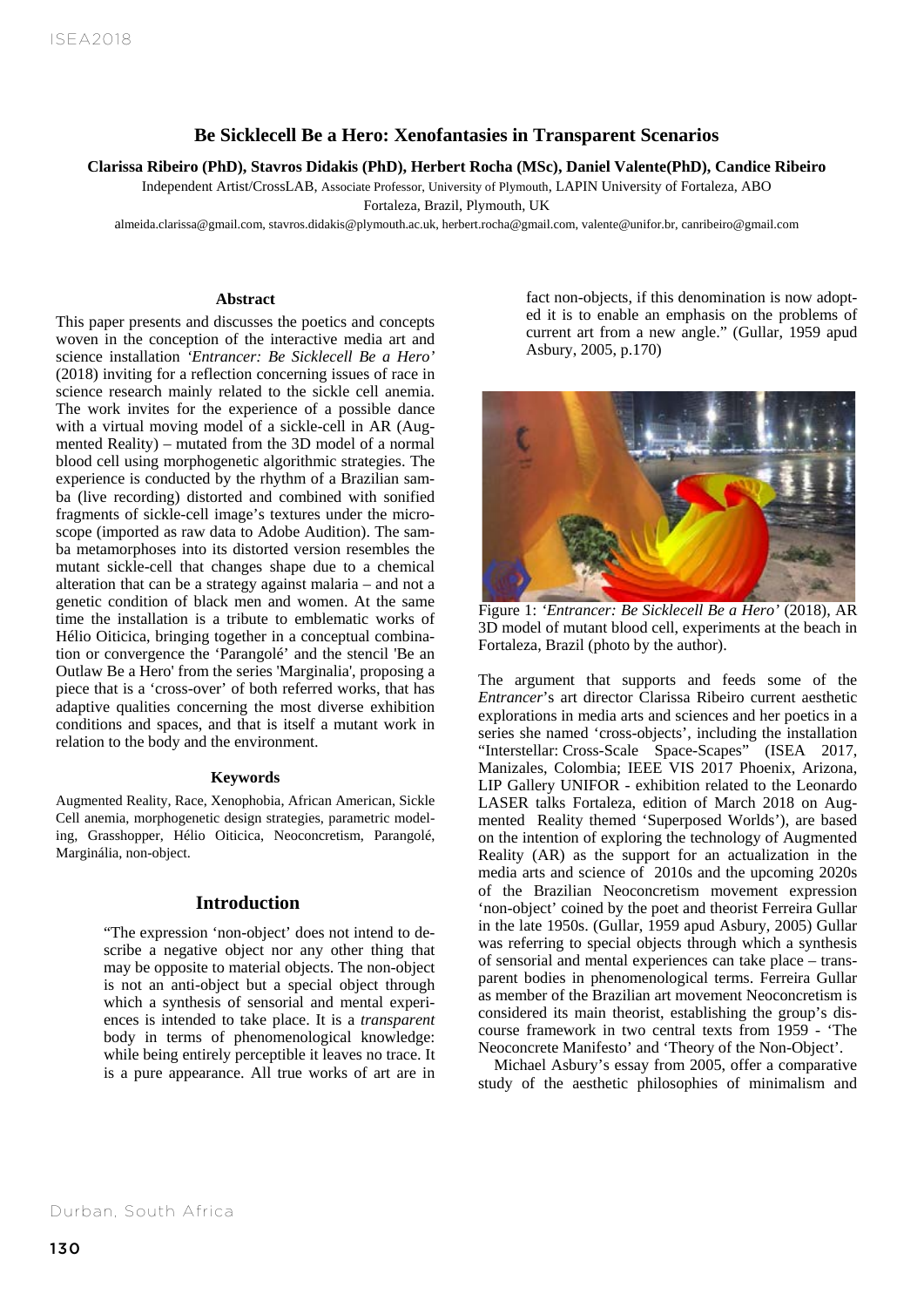neoconcretism and, for the first time, presenting an English translation of Ferreira Gullar's 'Theory of the Non-Object', opens up the possibility of weaving my arguments with more accuracy in a paper written in English.

The work invites for the experience of a possible dance with a virtual moving model of a sickle-cell in AR (Augmented Reality) – mutated from the 3D model of a normal blood cell using morphogenetic algorithmic strategies. The experience is conducted by the rhythm of a Brazilian samba (live recording) distorted and combined with sonified fragments of sickle-cell image's textures under the microscope (imported as raw data to Adobe Audition). The final sound resembles a Maracatu – or maracatu of inverted beat (maracatu do baque virado), an Afro-Brazilian rhythm and performance genre practiced in the Northeast Region of Brazil. Back in 1990s 'Chico Scince and Nação Zumbi' – a post-punk rock band – proposed appropriations of the rhythm in compositions performed with electric guitars and dramatic drums. One of the iconic performances of the band is a version of Jorge Mautner's 'Maracatu Atômico' (1974). Mautner, who was born in 1941, is a pioneer of the MPB scene and of the Tropicalia movement in Brazil.



Figure 2: *Afrociberdelia*, Chico Science & Nação Zumbi sencond album released in May 15th 1996 in Brazil.

The samba metamorphoses into its distorted version resembles the mutant sickle-cell that changes shape due to a chemical alteration that can be a strategy against malaria – and not a genetic condition of black men and women. At the same time the installation is a tribute to emblematic works of Hélio Oiticica, bringing together in a conceptual combination or convergence the 'Parangolé' and the stencil 'Be an Outlaw Be a Hero' from the series 'Marginalia', proposing a piece that is a 'cross-over' of both referred works, that has adaptive qualities concerning the most diverse exhibition conditions and spaces, and that is itself a mutant work in relation to the body and the environment.

Considering ISEA 2018 main sub-themes, the work can be seen primarily as a contribution on the politics of science encompassing issues of xenophobia, colonial legacies and new powers intersecting with media art practices, addressing the challenges of diversity. At the same time, there is an interface with the sub-theme 'Spirit and Flesh', considering that the work brings issues related to intangible heritage concerning gene mutation and populations genetics integrated in aesthetic and poetic explorations viscerally attached to reality and lived experiences. The work invites to a plural and cross-scale understanding of the self and the body additionally contributing, as an Augmented Reality media art and science installation, to envisage the possibility of having artworks detached to fixed venues, helping in questioning the relevance of the classic museum environment and the potential for public space activations.

#### **The Resplendent Body**

"PARANGOLÉ = the body resplends as a renewable" and sustainable source of pleasure; flexible concept of extreme adaptability to the most dissimilar places. Or should the PARANGOLÉ cape stands as the model of a low-tech aesthetics, representative sample of the realm of scarcity such as a fossilized shell or an abandoned cocoon hanging static in a museum, artefact of an archaeological site of a buried past? How will it compete in the fiber optics and internet high-ways surfing era? Classified as technologically incorrect?" (Salomão, 2003, p.27, translation by the author)

Hélio Oiticica's intention pulsating in the Parangolé series dialogues with Ferreira Gullar's Theory of Non-Object. The Parangolé affects behavior inviting for a dance with anarchy – it is embodiable, rescuer, emancipator – having at the same time an ethical and sociopolitical dimension. A Parangolé cannot be reduced to a 'mobile sculpture', it is an exercise of morphogenetic freedom – the invitation for an experience of immersion in a complex body of color, shape and movement that impacts the self that is expanded as the experience goes on, as if the consciousness could be poetically-topologically enlarged.

Gullar's ''Theory of the Non-Object" was published in 1959, in a historical moment in which the 'Jornal do Brasil', one of the most important newspapers by the time, had the openness to publish in its weekend supplement the representative voices of Brazilian Neo-Concretism. Asbury (2005), examining the philosophical reflection on modernism that informs Ferreira Gullar's idea of a 'non-object', relates his discourse to interests in Gestalt psychology and phenomenology of perception, associating the tendency with the minimalism in North America. In his text, Gullar defends that, when painting fundamentally abandons representation as in the case of Kazimir Malevich, Piet Mondrian, and their art circles, there is the emergence of a metaphorical space and so it is "[…] the case of establishing the work of art within the space of reality, lending to this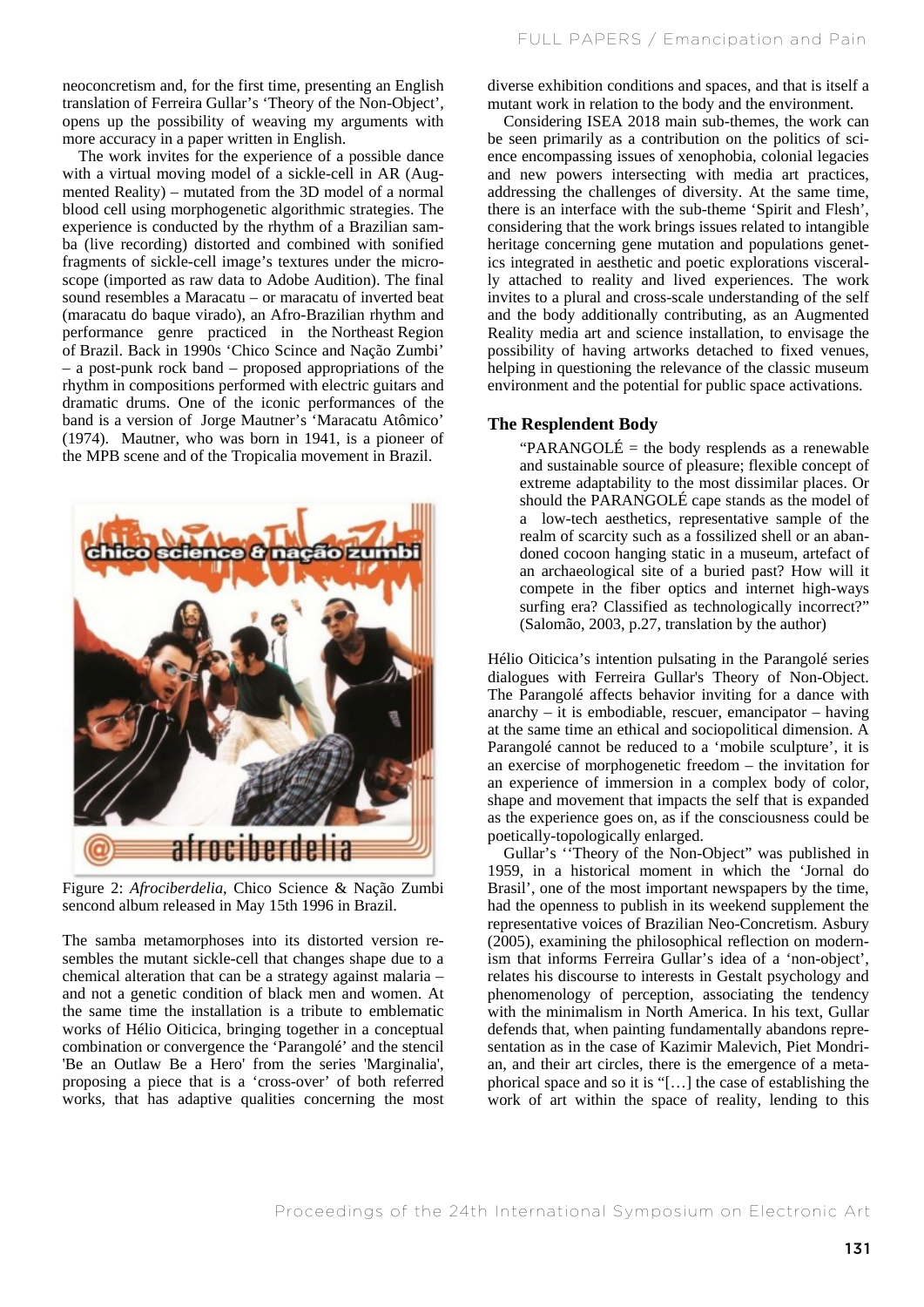## ISEA2018

space, through the apparition of the work – this special object – significance and transcendence." (Gullar, 1959 apud Asbury, 2005, p.171) At some point Guller mentions Moholy-Nagy and specifically his "[...] attempted to create sculptures that would inhabit space without a support." (Gullar, 1959 apud Asbury, 2005, p.172) having, as pointed by the neo-concrete theorist, the intention of eliminating weight from sculpture, affecting, this way, a fundamental characteristic of an object.



Figure 3. T *Laszlo Moholy-Nagy, Dual Form with Chromium Rods, 1946, Plexiglas and chrome-plated brass, 92.7 x 121 x 55.9 cm (image source: The Moholy-Nagy Foundation)*

According to Walter Gropius, close friend of Laszlo, his greatest effort as an artist was devoted to 'the conquest of space' in Gropius words, venturing into "[…] all realms of science and art to unriddle the phenomena of space and light" in the most diverse areas, incessantly attempting87ui to "[…] interpret space in its relation to time, that is, motion in space."(Gropius, 1959, p. viii). It is patent in Gullar's arguments how the concrete art movement agenda and experimentation works as a *cellula mater* to the Brazilian Neo-concrete movement. Resulting, as pointed by Asbury (2005), from the difficulty encountered in categorizing a work by Lygia Clark, in his 'Theory of the Non-Object' Ferreira Gullar introduces issues that anticipated theoretical debates that would emerge in North America during the 1960s. According to Asbury, "While Robert Morris's interest in Gestalt psychology would suggest a proximity with the theoretical repertoire of concrete art, Donald Judd's text 'Specific Objects' and Ferreira Gullar's 'non-object' present surprising similarities." Asbury points Neoconcretism as one of the key references in what can be seen as a movement of legitimating Brazilian contemporary art that has currently gained international notoriety. Asbury believes that its notoriety is due to the fact that "[…] it has acquired a quasi-mythical status: that of signaling the national origin of contemporary Brazilian art."(Asbury, 2005, p. 177) And it is in Hélio Oiticica and

Lygia Clark that the participatory work transcended the contemplative nature of precedent modernist art. Asbury (2005) adds that the gestation of the movement happens during the late1940s and 1950s, at the crest of the wave of optimism that spread through Brazil by the time – a period during which "constructivist-orientated art, and concrete art in particular, was consolidated in Brazil.

### **Total source of Sensoriality**

"Oiticica called his art environmental. Indeed, that is what it is. Nothing about it is isolated. There is no single artwork that can be appreciated in itself, like a Picture. The sensorial perceptual whole dominates. Within it, the artist has created a 'hierarchy of orders' – Relevos [Reliefs], Núcleos, Bólides (boxes), and capes,banners, tents (Parangolés) – 'all directed toward the creation of an environmental world." (Pedrosa, 2016)



Figure 4. People on the streets of Mangueira neighborhood wearing the Parangolés: P 25 Parangolé Capa 2 'Xoxoba' (1968), P 08 Capa 05 'Mangueira' (1965), P 05 Capa 02 (1965), P 04 Capa 01 (1964), during the production of the movie HO, directed by Ivan Cardoso, 1979.

According to Mario Pedrosa in his seminal essay from 1966 'Environmental Art, Postmodern Art, Hélio Oiticica', renowned for its early use of the term 'postmodern', it was during Oiticica's initiation in samba that the artist "[…] moved from the purity of visual experience to an experiment in touch, in movement, in the sensual fruition of materials in which the entire body – previously reduced in the distant aristocracy of visuality – makes its entrance as a total source of sensoriality." (Pedrosa, 2016) For Pedrosa, in Oiticica, "the Luciferiam sin of aesthetic nonconformity and the individual sin of psychological no conformity are fused. The mediator of this symbiosis of two Manichaean nonconformisms was the Mangueira Samba school."(Pedrosa, 2016)

Envisaging the possibility of having artworks detached to fixed venues, helping in questioning the relevance of the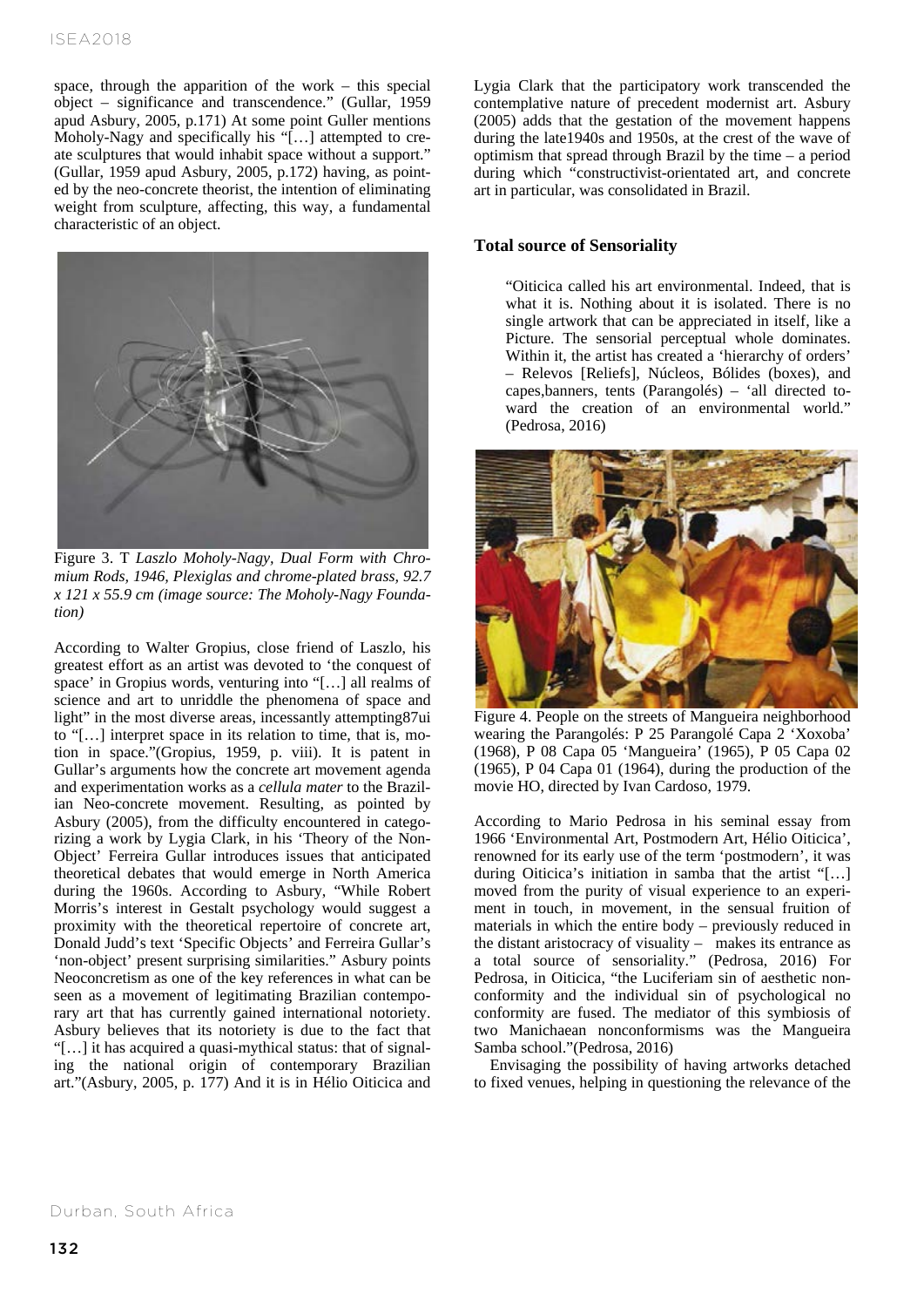classic museum environment and the potential for public space activations, we name the series "Entrancers", proposing for ISEA 2018 in Durban different possible configurations of it, mainly contemplating actions and interventions in public spaces as part of the ISEA cultural journey. An Entrancer can be the one who uses an entrance or becomes an entrance itself or that becomes one with an entrance and, additionally, can be entrance by the experience itself, considering entrance (noun), meaning an act of entering or something that provides a way to enter something (pronouncing putting the accent on the first syllable), and entrance (verb) meaning to enchant, fascination, magic (If the accent is on the second syllable).

Back in 1996, Roy Ascott presented a lecture at the Total Museum Conference at the Art Institute of Chicago, titled 'The Digital Museum' suggesting the obsolescence of the museum, criticizing the museum's curatorial limitations based on the participatory nature of art as experience and event, and particular notions of authorship and collaboration amplified as a possibility in the digital era. The Brazilian art historian Simone Osthoff was there and included her annotations and considerations about Ascott's talk in an essay that integrates a Leonardo ISAST special project titled "A Radical Intervention: The Brazilian Contribution to the Electronic Art Movement" (1997), guest edited by Eduardo Kac. As highlighted by Osthoff (1997), "continuing championing a new architecture of connectivity, Ascott calls for spaces that enable the emergence of new realities. He envisions a museum that is adaptive to complex and increasingly immaterial systems." (Osthoff, 1997)

In the essay Osthoff discusses the artistic legacy of Hélio Oiticica (1937-1980) and Lygia Clark (1920-1988) focusing on the interactive vocabularies and pointing to the practical and conceptual relevance of their developments for artists working with digital technology, emphasizing the syncretic character of their strategies that led to a fusion of two traditions – "a Western aesthetic canon that privileges vision and metaphysical knowledge, and Afro-Indigenous oral traditions in which knowledge and history are encoded in the body and ritual is profoundly concrete."(Osthoff, 1997) The art historian remembers that Oiticica's radical series Parangolés, initiated in 1964 in Rio de Janeiro, was revisited in the early 1990s by the X-Art Foundation in New York City recreating many colorful wearables that could be worn by participants both at the exhibition space of the Sandra Gering Gallery, and by the ones who accessed the virtual space of Blast's MOO (Multi-User Object-Oriented Dimension, an online text-based form of virtual reality). As participants wore the virtual Parangolés in the MOO, the computer screen was projected on the gallery wall, displaying the interaction between gallery visitors and remote participants. Osthoff argues that the X-Art Foundation initiative unveil affinities and influences of Oiticica's participatory paradigms to the telematic arts of the 1990s. In Osthoffs understanding, Roy Acott's view presented at the Total Museum Conference at the Art Institute of Chicago contrasts radically with some curatorial postures that presents Oiticica's works, specifically the Parangolé series, as in his retrospective in 1993 at the Walker Arts Center, that relegates its participatory aspect to past events and "[…] viewers, paradoxically, were distanced further from the experience of the Parangolés by being encouraged to locate these uncanny creations in the past expressions of a distant culture's exotic dance." (Osthoff, 1997) And this is exactly the connection we meant to highlight and expand here as a contribution to ISEA 2018 conversations – the one that viscerally links a Brazilian and African live cultural heritages. A connection that makes it explicit the beauty of shared cultural values that have the sensorial at the forefront, which enlarges space, consciousness and the body, in a complex and crossscale sense. Cultural heritages in which bodies are perceived not as isolated entities, like armors or shells to the fragile spirit, but as moving light in space, as the spirit itself – free and open to recombination, mixture, permeable to sound and color, and to the darkness as well.

### **Morphogenetic Heritages**

Reductionist points of view can be helpful sometimes when one needs to make a choice in fractions of a second. Nevertheless, most of the time, they hide important subtleties and complexities and can feed prejudice, discrimination and segregation, having the power of not only psychologically damage the ones who are 'classified' as belonging to an unprivileged or abnormal dualistic category as health and sick, black and white, boy and girl, it can cost people's lives. Recent researches in Psychology (Mays, Cochran and Barnes, 2007), using newly emerging methodologies in both measurement of contextual factors and functional neuroscience show how race, racial prejudice, and race discrimination shape human experience and have harmful effects on health.

With almost 60 million citizens with African origins. Brazil ranks first among the countries with highest black population outside Africa. The second in the rank is the United States. Both countries have a long history of racial discrimination and, as one of the direct consequences, long-run trends in racial differences in health in the founding distribution in science research. Sara Reardon introduces a brief article discussing the initiative of the US agency NIH to assess whether grant reviewers are biased against minority applicants, with the following reflection – "Richard Nakamura, director of the Center for Scientific Review at the US National Institutes of Health (NIH), does not consider himself to be racially biased. Yet a test of his speed at associating certain words with faces of different races revealed a slight unconscious prejudice against minorities. If the director of the institute that oversees the NIH's grant process harbours these inclinations, he wonders, are grant reviewers affected as well?" (Reardon, 2014) The analyses launched by NIH agency in 2014 intend to determine whether bias hampers minority scientists who seek agency funding. A 2011 study in Science (Ginther, 2011) found that white researchers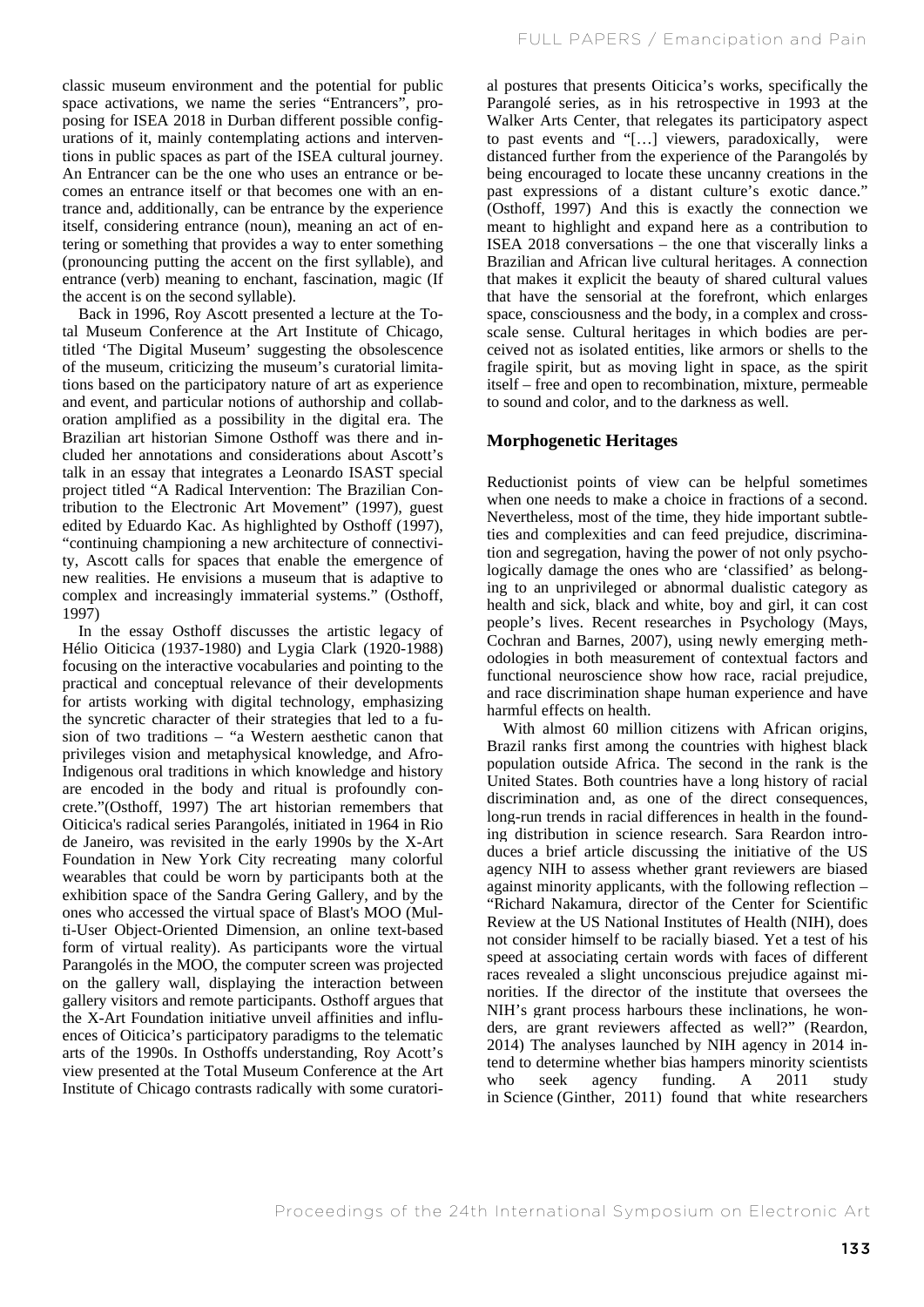receive NIH grants at nearly twice the rate that African American researchers do even when factors such as publication record and training are equivalent. In statistical analysis such as the one presented by Leah Boustan and Robert Margo (2016) shows that despite racial disparities in health have narrowed substantially over the course of the twentieth century in the US, there still remain medically and economically significant gaps in health outcomes by race. The panorama is not different in Brazil. In a book where he offers an overview and a comparative analysis on 'Race and Multiraciality in Brazil and the United States' (Daniel, 2006) G. Reginald Daniel, Associate Professor of Sociology at the University of California, Santa Barbara, presents search results indicating that, in Brazil, the more phenotypically African the individual, the lower he or she was in the social order in terms of education, occupation, and income despite the lack of legal barriers to equality. According to the researcher,

> "Notwithstanding the contradiction between the reality of race relations and the ideology of racial democracy, these findings, along with research conducted in the early 1970s by U.S. scholars indicated that Brazil exhibits fluid racial markers. However, during the two decades of military rule (1964–85) Brazilian scholars were largely prohibited from discussing the problem of racial inequality by a government invested in claiming that no such problem existed." (Daniel, 2006)

It is important to say that the fact racial inequality issues in Brazil were prohibited from being discussed, ignored and hidden by the government during the military regime in Brazil emphasize the responsibility in promoting empowerment of marginalized communities and their cultural heritage, unveiling issues explored by Hélio Oiticica with both the Parangolés and the series 'Marginália' with the stencil 'Be an outlaw Be a Hero´.



Figure 5: Hélio Oitica Stencil Seja Marginal Seja Herói (Be an Outlaw Be a Hero), 1968, Black ink on cloth, 37 3/8 x 45 1/4 in. (95 x 115 cm), Signed by César Oiticica Filho on the reverse. (Phillips, 2017)

The intention in proposing the present reflection encapsulated in the conception of a media art and science installation is to contribute to the debate around these issues and to help spreading the knowledge about the need to approach such problems openly in the most diverse forums.

### **Generative Alterations**

Sickle cell disease (SCD) is the most widespread hereditary blood disorder in the United States. It affects about 72,000 individuals and is at the same time the most common inherited disease among African Americans. According to the Brazilian government agency FAPES, sickle cell anemia is the most prevalent hereditary disease in Brazil, and it is estimated that there are more than 50,000 cases (Toledo, 2017).



Figure 6: The shape of the disease: the red blood cells are shaped like sickles, which means that they cannot transport as much oxygen (Bayer, 2015) (copyright: Omikron Science/Gettyimages, Josh Edelson).

Despite it affects primarily the African Americans in both cases, Brazil and USA, people of other races are also affected by SCD – "[…] a significant prevalence of the mutation responsible for sickle cell has been reported among other ethnic groups such as those native to Italy, Greece, Turkey, Saudi Arabia, India, Pakistan, Bangladesh, China, and Cyprus." (Ndefo et al, 2008) The sickle cell gene is caused by a single amino acid mutation in the beta chain of the hemoglobin gene,

"[…] characterized by a structural abnormality in the beta-globin chain of the hemoglobin molecule within the red blood cells (RBCs). The sickle mutation is a single base change (GAT  $\rightarrow$  GTT) in the sixth codon of exon-1 of the beta-globin gene on chromosome 11. This change leads to the synthesis of the beta-globin polypeptide of the hemoglobin molecule. This mutation causes the replacement of the normal glutamic acid with valine acid, thus resulting in the formation of the sickle cell hemoglobin (HbS). This hydrophobic aminoacid substitution causes the hemoglobin to take on a "sickle" shape when in a deoxygenated state." (Ndefo et al, 2008)

As confirmed by Michael Aidoo and his collaborators (Aidoo et al, 2002), in a paper where the protective effects of the sickle cell gene against Malaria is discussed, inheritance of the mutated gene from both parents leads to sickle cell disease. On the contrary, the individuals that have some protective advantage against Malaria, who are carriers for the sickle cell disease, have one sickle gene and one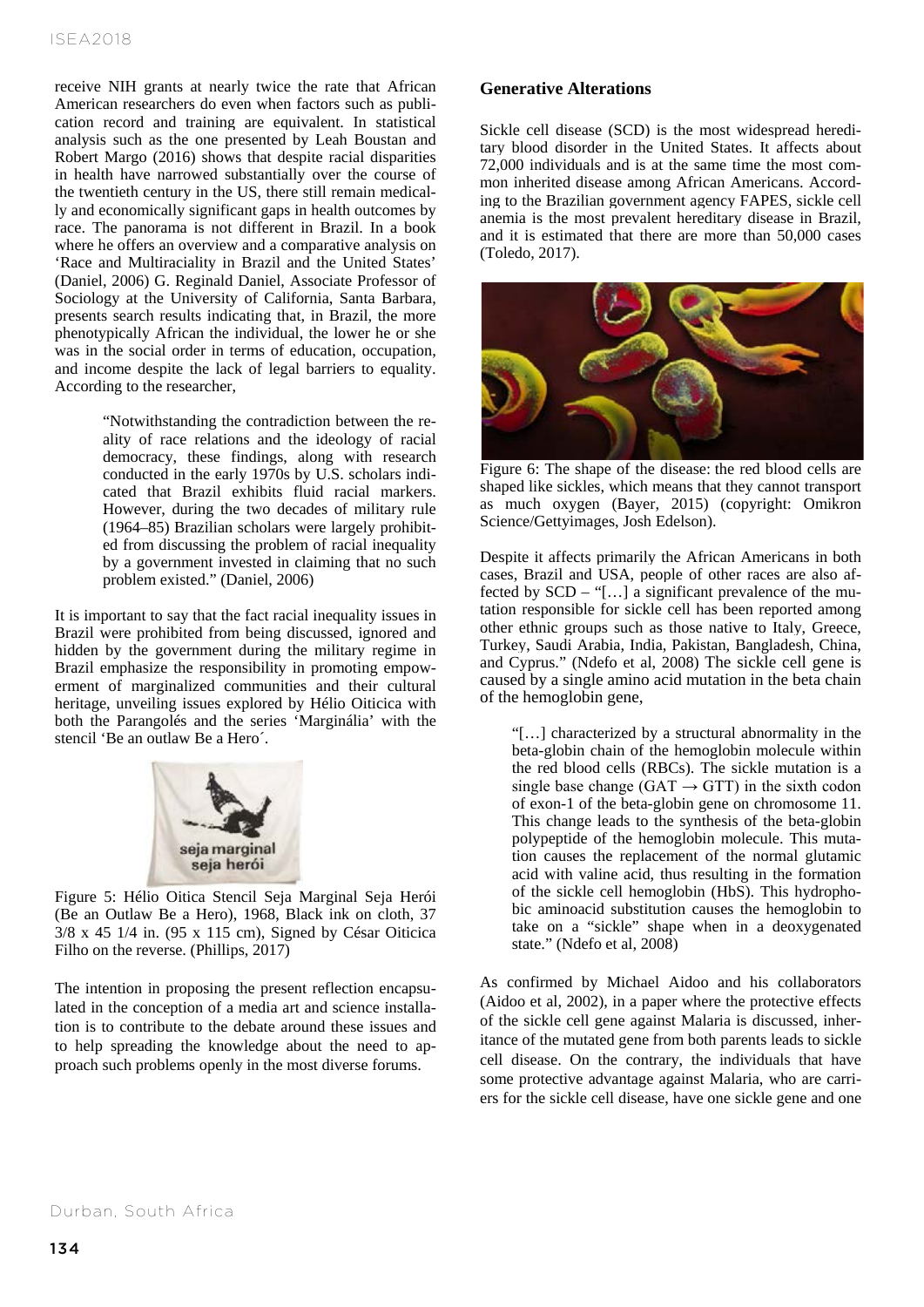normal hemoglobin gene from their parents. This condition (not a disease) is identified as 'sickle cell trait'. As pointed by the team of researchers (Aidoo et al, 2002), as a result, the frequencies of sickle cell carriers are high in malariaendemic areas. In a paper recently published in NATURE Heredity, research partners from the Institute of Evolutionary Biology, School of Biological Sciences, University of Edinburgh, described the astonishing changes and progress that have occurred in the field of population genetics over the past five decades, concentrating on the earlier history of the field. The researches mention seminal works including the one by Allison A. C. (Allison, 1964), relating cells polymorphism and natural selection in human populations,

"Ecological geneticists had demonstrated the action of selection on conspicuous polymorphisms such as the shell colour and banding variants of Cepaea nemoralis (Ford, 1975), and the sickle cell human haemoglobin variant had been shown to be maintained by heterozygote advantage caused by resistance to malaria (Allison, 1964). These studies showed that natural selection could be a powerful force influencing variation within species."( Charlesworth and Charlesworth, 2017)

The convergence proposed here, includes an appropriation of the notion of morphogenesis in the artist poetics promoting a complex interrelation that historically connects studies of population genetics in Evolutionary Biology running computation simulations on heredity (Dawkings, 1987), with contemporary strategies for the generation of form making with the use of algorithms in Architecture, Visual Arts and Product and Graphic Design, that had evolved drastically along the last 20 years and that are part of my research interests and production since the late 1990s.

### **Be Sicklecell Be a Hero**



Figure 7: *'Entrancer: Be Sicklecell Be a Hero'* (2018), exhibition at the LIP Gallery related to the LASER talks Fortaleza edition of March 2018 on AR, hosted by Clarissa Ribeiro (video frame and photo by the author).



Figure 8: *'Entrancer: Be Sicklecell Be a Hero'* (2018), AR 3D model of mutant blood cell, experiments at the beach in Fortaleza, Brazil (photo by the author).

The installation *'Entrancer: Be Sicklecell Be a Hero'* (2018) can be seen as a gene for several possible installations, adaptive to the most diverse contexts and venues. The intention in proposing, discussing and presenting at ISEA 2018 is to offer the participants the experience as a key or entrance to gain awareness about the relativistic nature of self, its mutant existence and expression, emergence from cross-scale relations and conversations that can take place in several places at once. When you are invited to a dance with human's micro scale universe characters – mutated bloody cells, you are receiving not only the invitation to deconstruct an issue of race that directs resources in science research around the world, but an invitation to deconstruct a limiting and mutilated understanding about nature itself.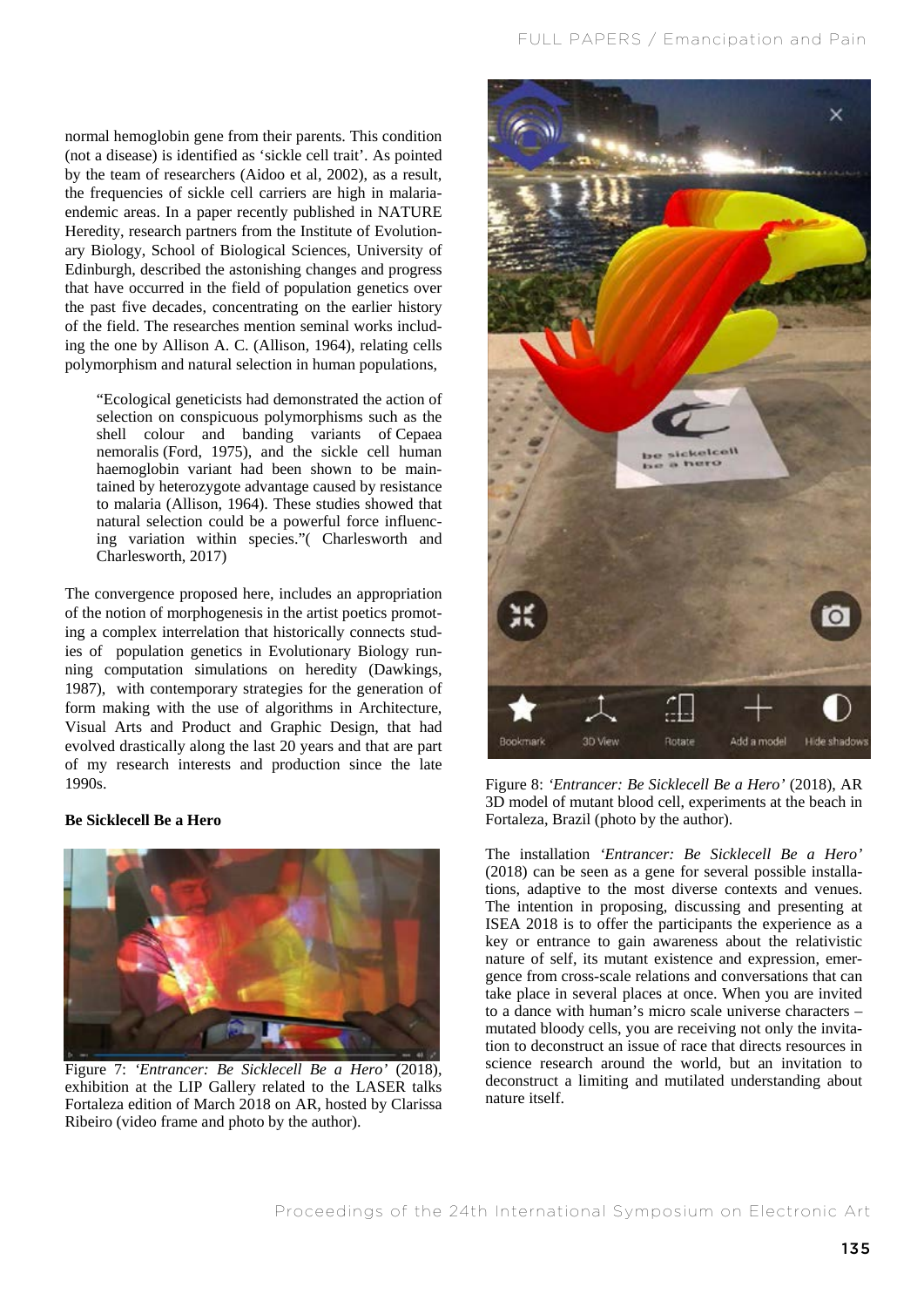

Figure 9: *'Entrancer: Be Sicklecell Be a Hero'* (2018), AR tracker – stencil in a t-shirt, experiments for ISEA 2018 cultural journey (photo by the author).



Figure 10: *'Entrancer: Be Sicklecell Be a Hero'* (2018), AR tracker

The intention in *'Entrancer'* (2018) is not to recreate the Parangolés but to propose an appropriation of Oiticica's strategies to openly discuss, in a sensorial conversation and critical reflection that involves the entire body, around pressing issues of race related to the administration of financial resources in science research. Every year, in Brazil, sickle cell anemia kills more people (mainly African Americans) than HIV. '*Entrancer: Be Sicklecell Be a Hero'* (2018) invites for a corporeal conversation with a virtual entity and recalls practices where a corporeal conversation with spiritual beings is a ritual of empowerment that can offer a cure, healing, if one offers the self.

### **Acknowledgements**

The first author and art director would like to thank the team that locally and remotely collaborated in the production of the version of the installation presented here: Herbert Rocha and Daniel Valente (Lapin, UNIFOR, Fortaleza, Brazil), Dr. Stavros Didakis (I-DAT University of Plymouth, UK). A special thanks to Candice Ribeiro, specialist in Dental Public Health (DPH) for the conversations about Sickle cell disease (SCD) mechanisms, and to Clara Reial, Daniel Lenz, Andressa Hadig Haidar, Jéssica Bezerra, Sara Fernanda, Isabela Paiva, Roberta Dutra, Isis Silva, Lucas Cabral, Giovane Borges Junior, for the patience and enthusiasm in experiencing the very first versions of the work.

# **References**

- Aidoo, Michael et al. Protective Effects of the Sickle Cell Gene Against Malaria Morbidity and Mortality. RESEARCH LETTERS. THE LANCET, Vol 359, April 13, 2002, 359, 2002, p. 1311-1312.
- Allison AC. Polymorphism and natural selection in human populations. Cold Spring: Harbor Symposium on Quantitative Biology. 1964; 24: 137–49.
- Asbury, Michael (2005) Neoconcretism and minimalism: on Ferreira Gullar's theory of the non-object. In: Cosmopolitan Modernisms. InIVA / MIT, pp. 168-189
- Bayer Research. Treatments for sick blood cells. New therapeutic approaches for hemoglobin disorders. Bayer research, v. 28, July 2015, 43. Retrieved from: https://www.research.bayer.com/img/kvs/magazine/28/t itelbild\_blutkoerperchen.jpg
- Boustan, Leah; Margo, Robert. RACIAL DIFFERENCES IN HEALTH IN LONG-RUN PERSPECTIVE: A BRIEF INTRODUCTION. In: Komlos, John; Kelly, Inas. The Oxford Handbook of Economics and Human Biology. New York: Oxford University Press, 2016
- Charlesworth, B; Charlesworth, D. Population genetics from 1966 to 2016. NATURE Research Journal, Heredity (2017) 118, 2–9 Official journal of the Genetics Society.
- Cooper, Richard S. Genetic Factors in Ethnic Disparities in Health. In: Anderson, Norman B.; Bulatao, Rodolfo A.; Cohen, Barney (ed.). Critical Perspectives on Racial and Ethnic Differences in Health in Late Life, Panel on Race, Ethnicity, and Health in Later Life, Committee